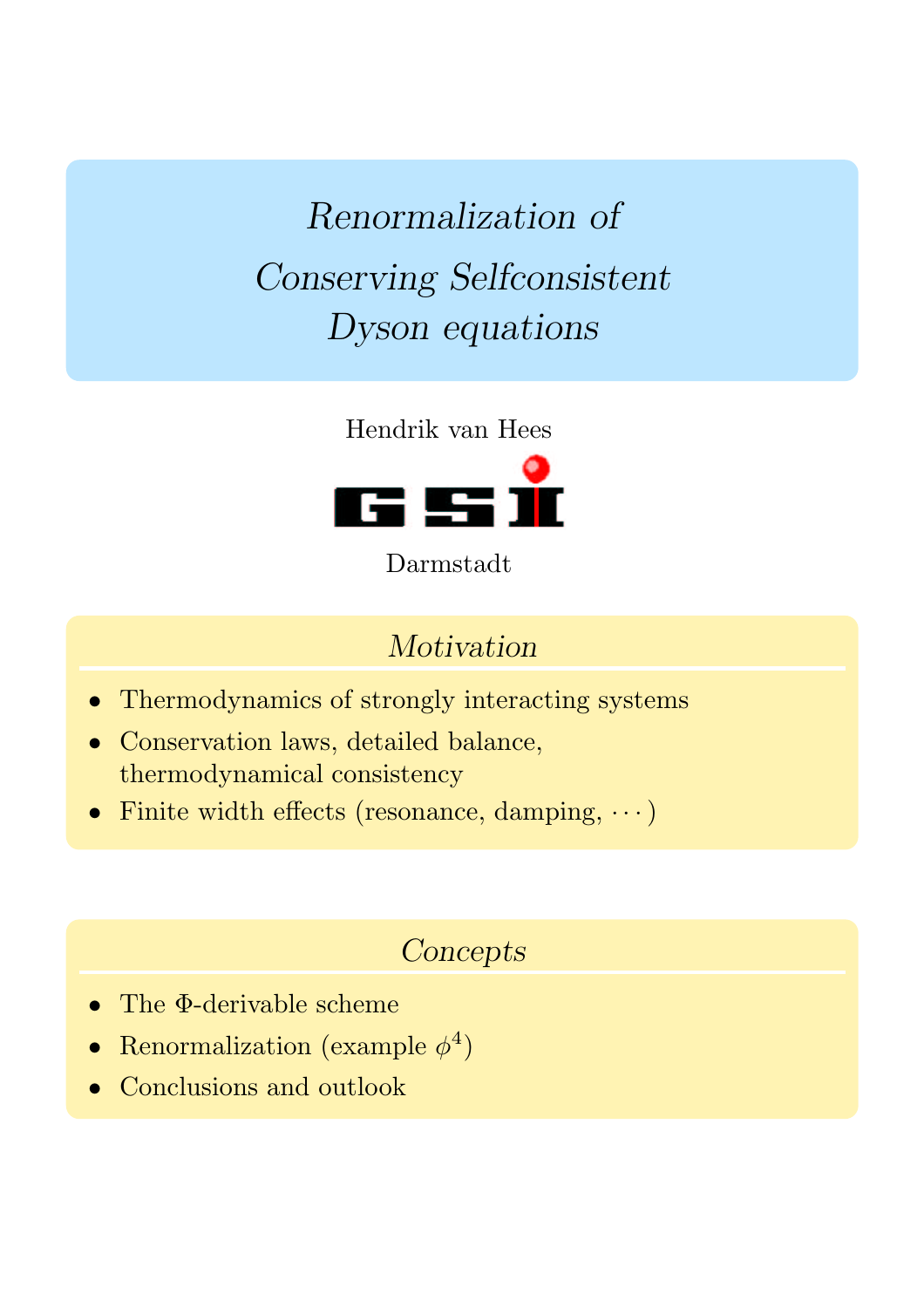- In equilibrium:  $\rho = \exp(-\beta \mathbf{H})/Z$  with  $Z = \text{Tr} \exp(-\beta \mathbf{H})$
- "Imaginary time" evolution

☞ Imaginary part of the time contour

#### $\operatorname{Im} t$

$$
t_{i} \t t_{1} \t \mathscr{K}_{-}
$$
\n
$$
t_{f}
$$
\n
$$
\mathscr{K}_{-}
$$
\n
$$
\mathscr{K}_{+}
$$
\n
$$
t_{f}
$$
\n
$$
\mathscr{K}_{+}
$$
\n
$$
t_{f}
$$
\n
$$
\mathscr{K}_{+}
$$
\n
$$
t_{f}
$$
\n
$$
\mathscr{K}_{+}
$$
\n
$$
t_{f}
$$
\n
$$
t_{f}
$$
\n
$$
\mathscr{K}_{+}
$$
\n
$$
t_{f}
$$
\n
$$
t_{f}
$$
\n
$$
t_{f}
$$

- Correlation functions with real times:  $iG_{\mathscr{C}}(x_1^-)$  $\frac{1}{1}, x_2^+$  $\begin{pmatrix} + \ 2 \end{pmatrix}$
- Fields periodic (bosons) or anti-periodic (fermions)
- Introduce local and bilocal auxiliary sources:

$$
Z[J,K] = N \int \mathcal{D}\phi \exp\left[iS[\phi] + i\left\{J_1\phi_1\right\}_1 + \left\{\frac{i}{2}K_{12}\phi_1\phi_2\right\}_{12}\right]
$$

• Generating functional for connected diagrams

$$
Z[J,K] = \exp(iW[J,K])
$$

The mean field and the connected Green's function

$$
\varphi_1 = \frac{\delta W}{\delta J_1}, \ G_{12} = -\frac{\delta^2 W}{\delta J_1 \delta J_2} \Rightarrow \frac{\delta W}{\delta K_{12}} = \frac{1}{2} [\varphi_1 \varphi_2 + i G_{12}]
$$

standard quantum field theory

Legendre transformation for  $\varphi$  and G:

$$
\begin{aligned} \mathbb{I}[\varphi, G] &= W[J, K] - \{\varphi_1 J_1\}_1 - \frac{1}{2} \left\{ (\varphi_1 \varphi_2 + \mathrm{i} G_{12}) K_{12} \right\}_{12} \\ &= S_0[\varphi] + \frac{\mathrm{i}}{2} \operatorname{Tr} \ln(-\mathrm{i} G^{-1}) + \frac{\mathrm{i}}{2} \left\{ D_{12}^{-1} (G_{12} - D_{12}) \right\}_{12} \\ &+ \Phi[\varphi, G] \Leftarrow \text{all closed 2PI interaction diagrams} \end{aligned}
$$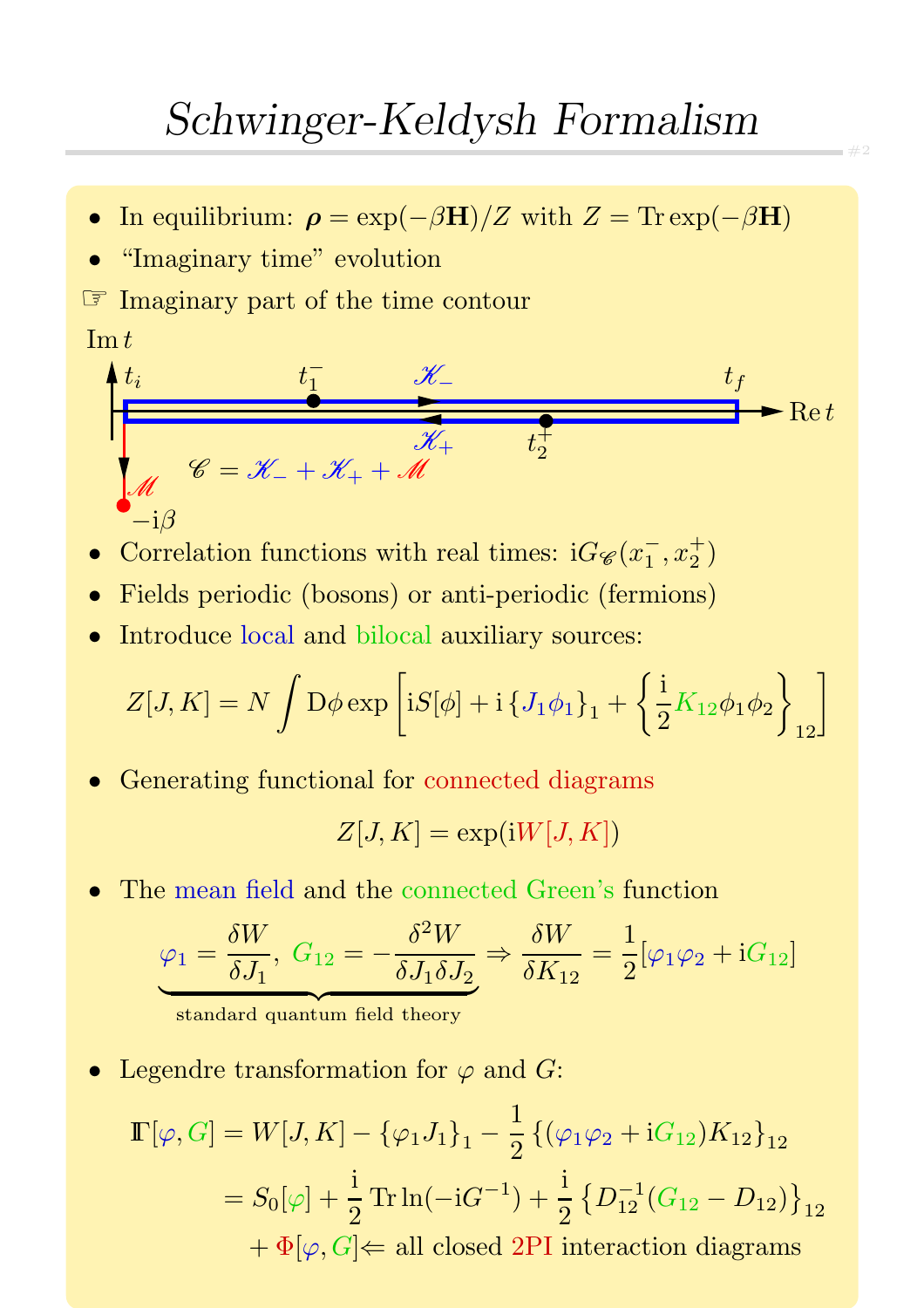## "Diagrammar"



 $=$   $#3$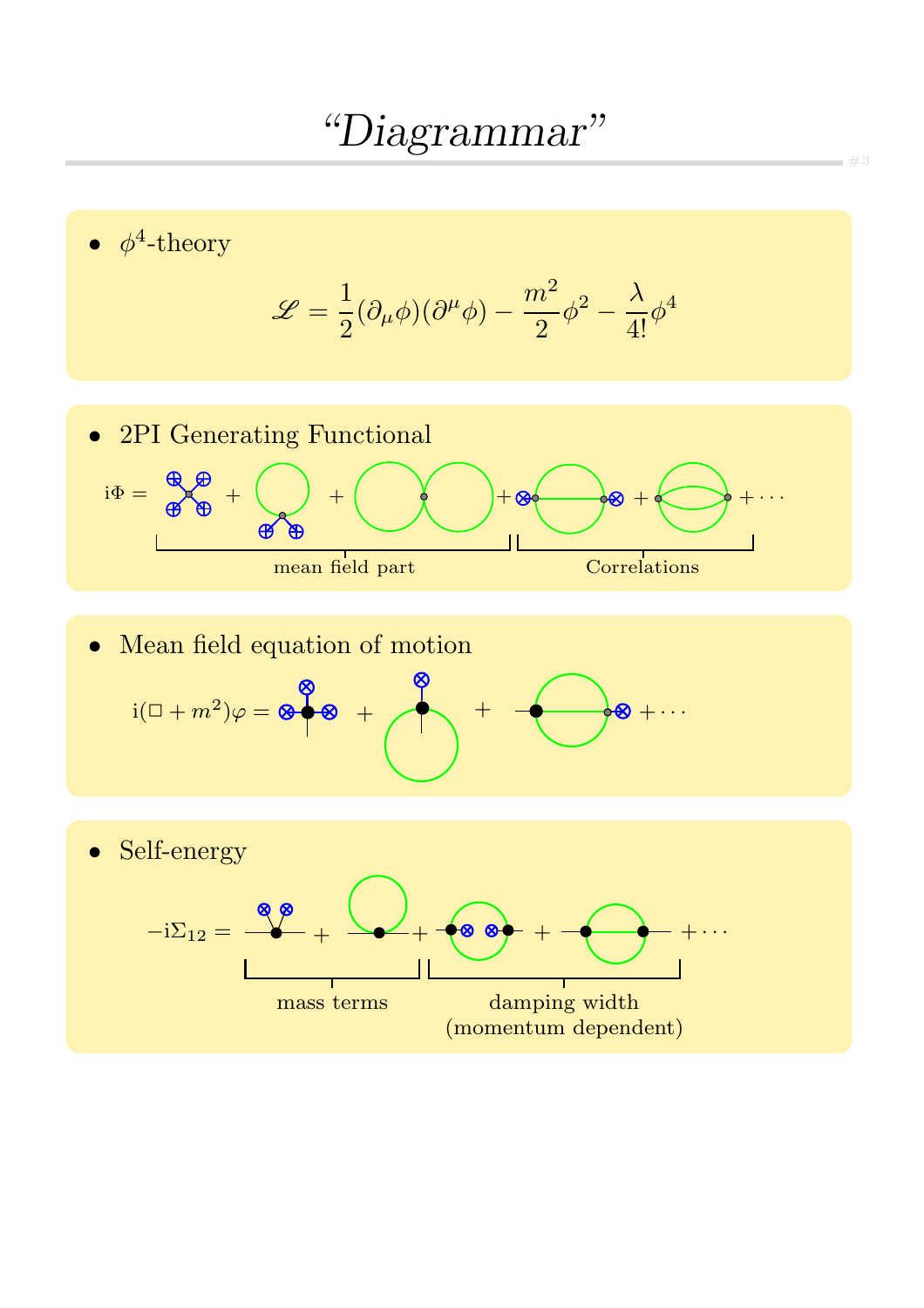# Properties of the Φ-derivable Approximations

#4

Why using the Φ-functional?

- Truncation of the Series of diagrams for Φ
- ☞ Expectation values for currents are conserved ⇒ "Conserving Approximations"
- In equilibrium  $i\mathbb{F}[\varphi, G] = \ln Z(\beta)$ (thermodynamical potential)
- consistent treatment of Dynamical quantities (real time formalism) and thermodynamical bulk properties (imaginary time formalism) like energy, pressure, entropy
- Real- and Imaginary-Time quantities "glued" together by Analytic properties from (anti-)periodicity conditions of the fields (KMS-condition)
- Self-consistent set of equations for self-energies and mean fields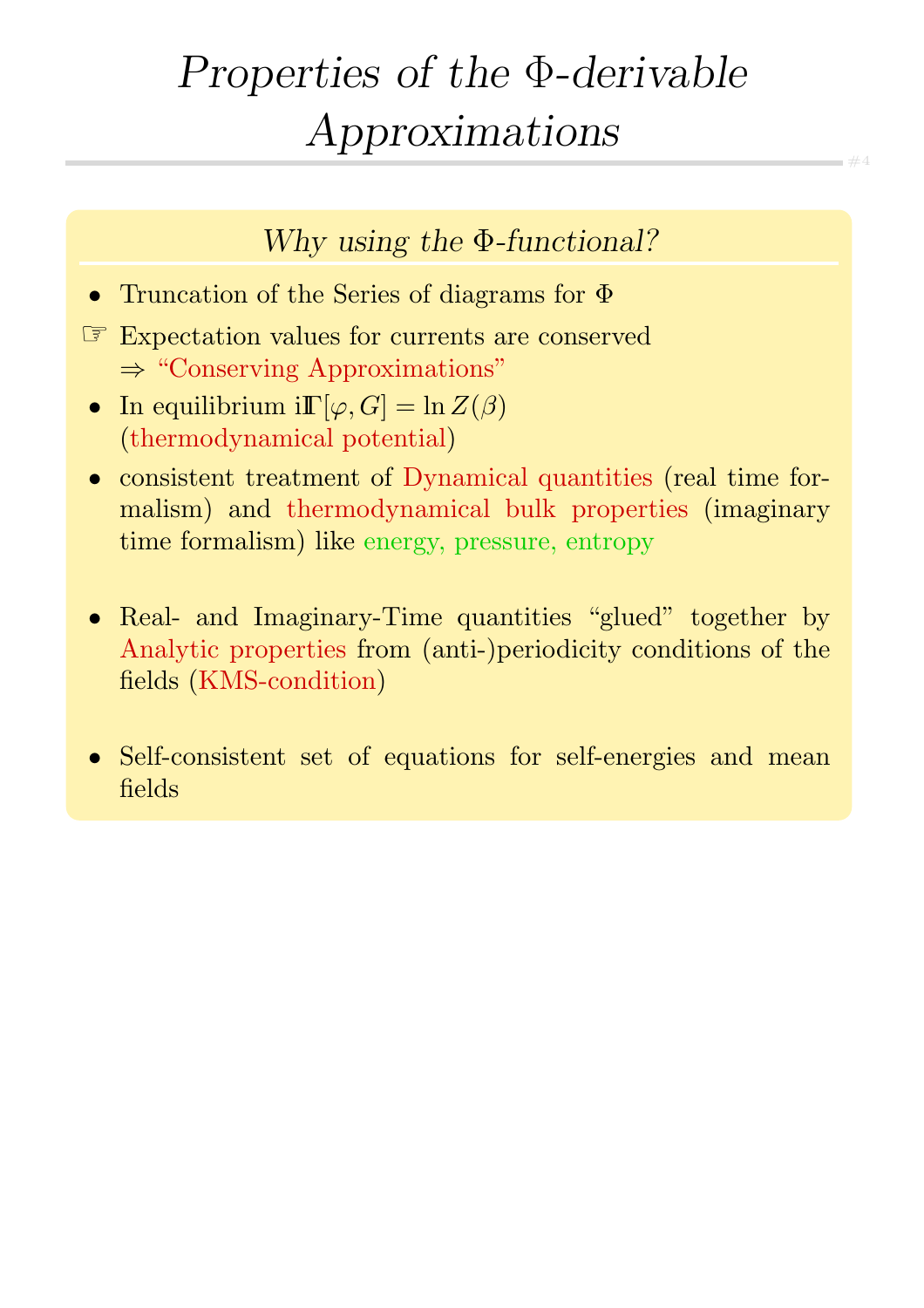# Problem of Renormalization

### Why renormalization?

- ☞ Diagrams UV-divergent
- ☞ Control the physical parameters in vacuum
- ☞ Temperature dependence from theory alone

### How to renormalize self-consistent diagrams?

- ☞ In terms of perturbation theory: Resummation of all selfenergy insertions in propagators
- ☞ Self-consistent diagrams with explicit nested and overlapping sub-divergences
- ☞ "Hidden" sub-divergences from self-consistency

#### How to manage it numerically?

- ☞ Power counting (Weinberg) valid for self-consistent diagrams
- ☞ At finite temperatures: Self-consistent scheme rendered finite with local counterterms independent of temperature
- ☞ Analytical properties <sup>⇒</sup> subtracted dispersion relations
- ☞ BPHZ-renormalization <sup>⇒</sup> Subtracting the integrands
- ☞ Advantage: Clear scheme how to subtract temperature independent sub-divergences

☞ Φ-functional <sup>⇒</sup> consistency of counterterms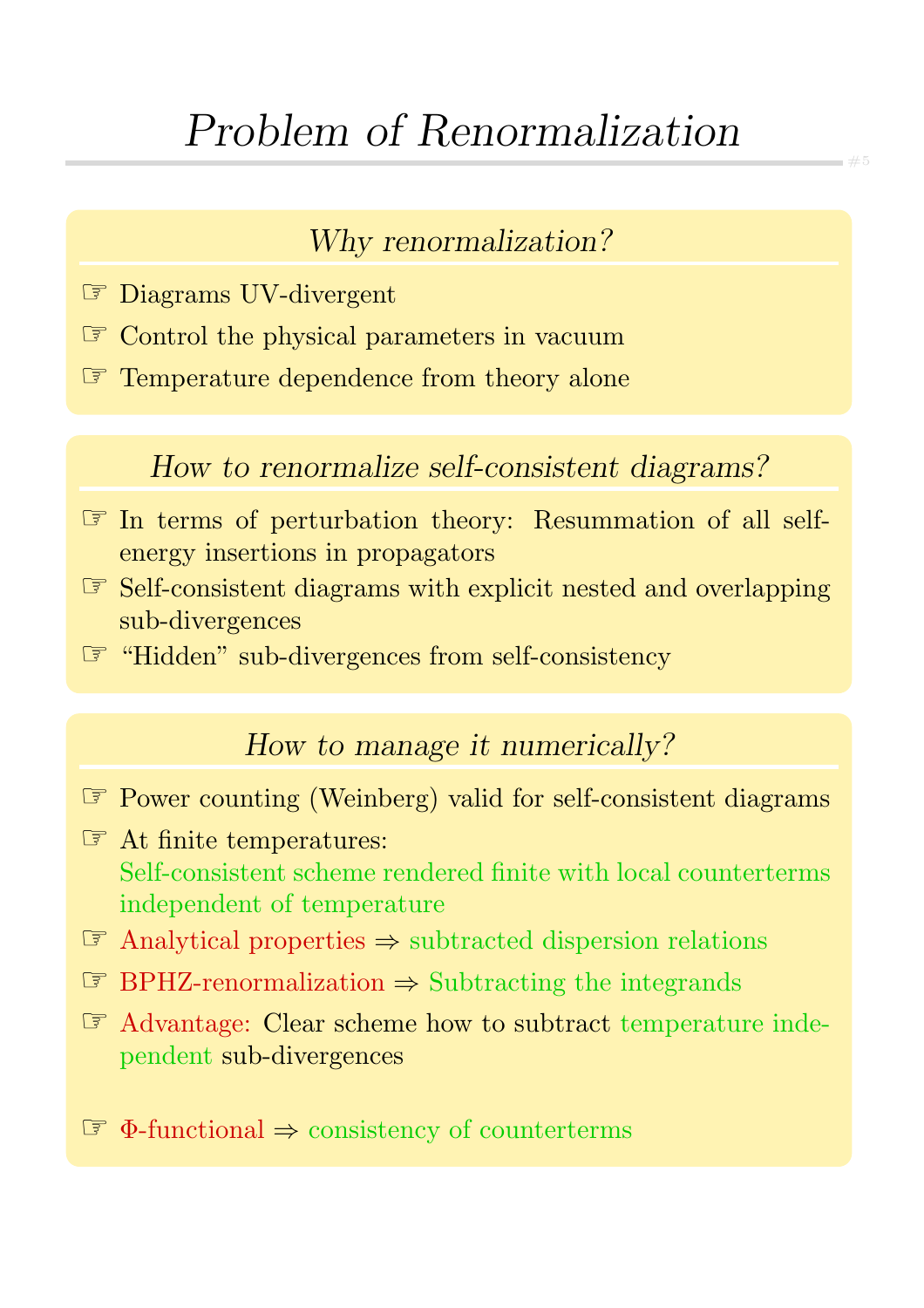## Self-consistent Renormalization

#### First step: Vacuum

- Power-counting for self-consistent propagators as in perturbation theory:  $\delta = 4 - E$
- Usual BPHZ-renormalization for wave function, mass and coupling constant renormalization
- In practice: Use Lehmann-representation and dimensional regularization
- ✔ Closed self-consistent finite Dyson-equations of motion
- $\checkmark$  Numerically treatable

#### Second step: Finite Temperature

• Split propagator in vacuum and T-dependent part

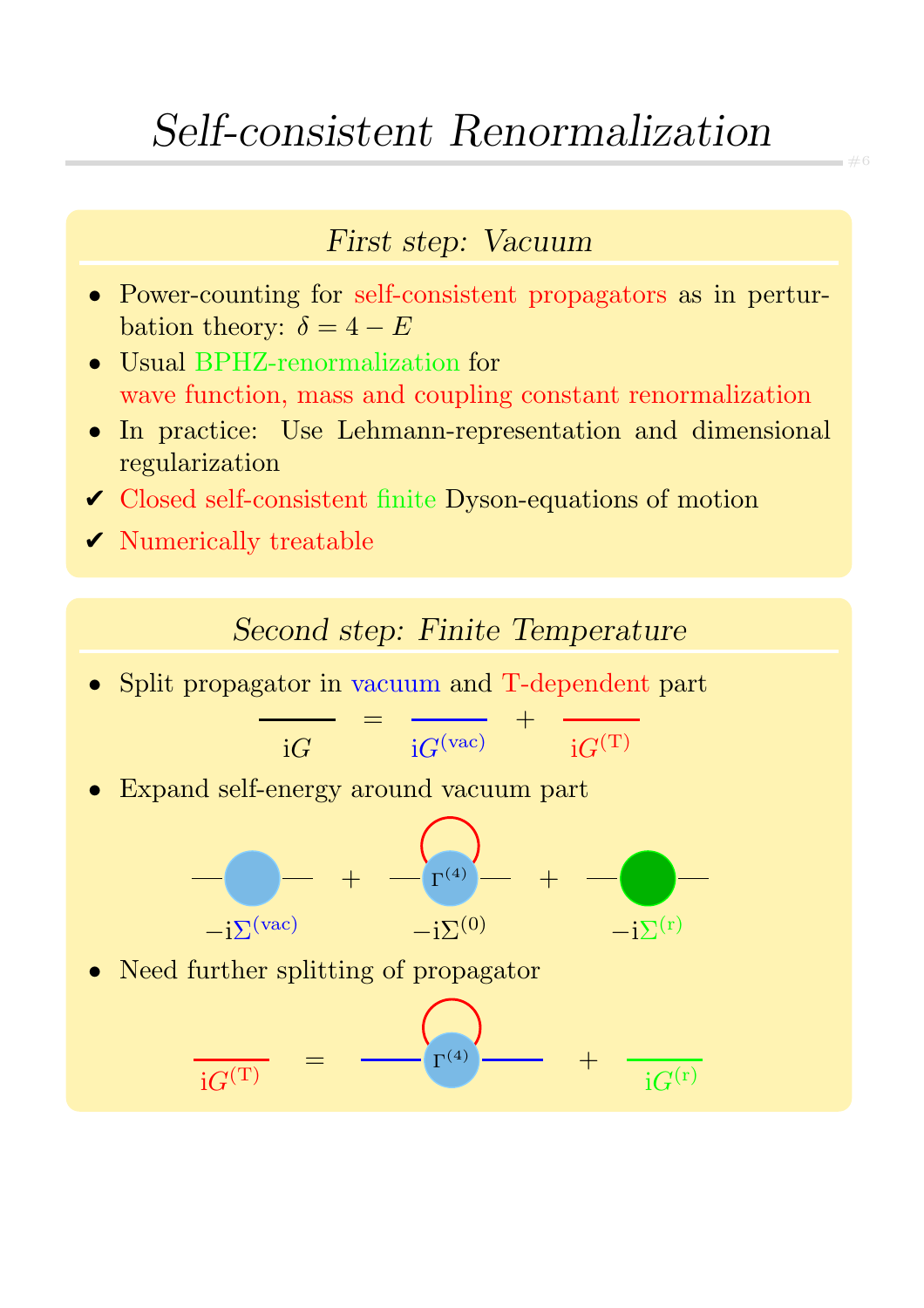

 $\Rightarrow$  Renormalized eq. of motion for  $\Lambda$ :

$$
\Lambda(p,q) = \Lambda(0,0) + \Gamma^{(4)}(p,q) - \Gamma^{(4)}(0,0)
$$
  
+ 
$$
i \int \frac{d^4l}{(2\pi)^4} [\Gamma^{(4)}(p,l) - \Gamma^{(4)}(0,l)][G^{\text{vac}}]^2(l)\Lambda(l,q)
$$
  
+ 
$$
i \int \frac{d^4l}{(2\pi)^4} \Lambda(0,l)[G^{\text{vac}}]^2(l)[\Gamma^{(4)}(l,q) - \Gamma^{(4)}(l,0)]
$$

 $\vee$  Self-energy finite with vacuum counter terms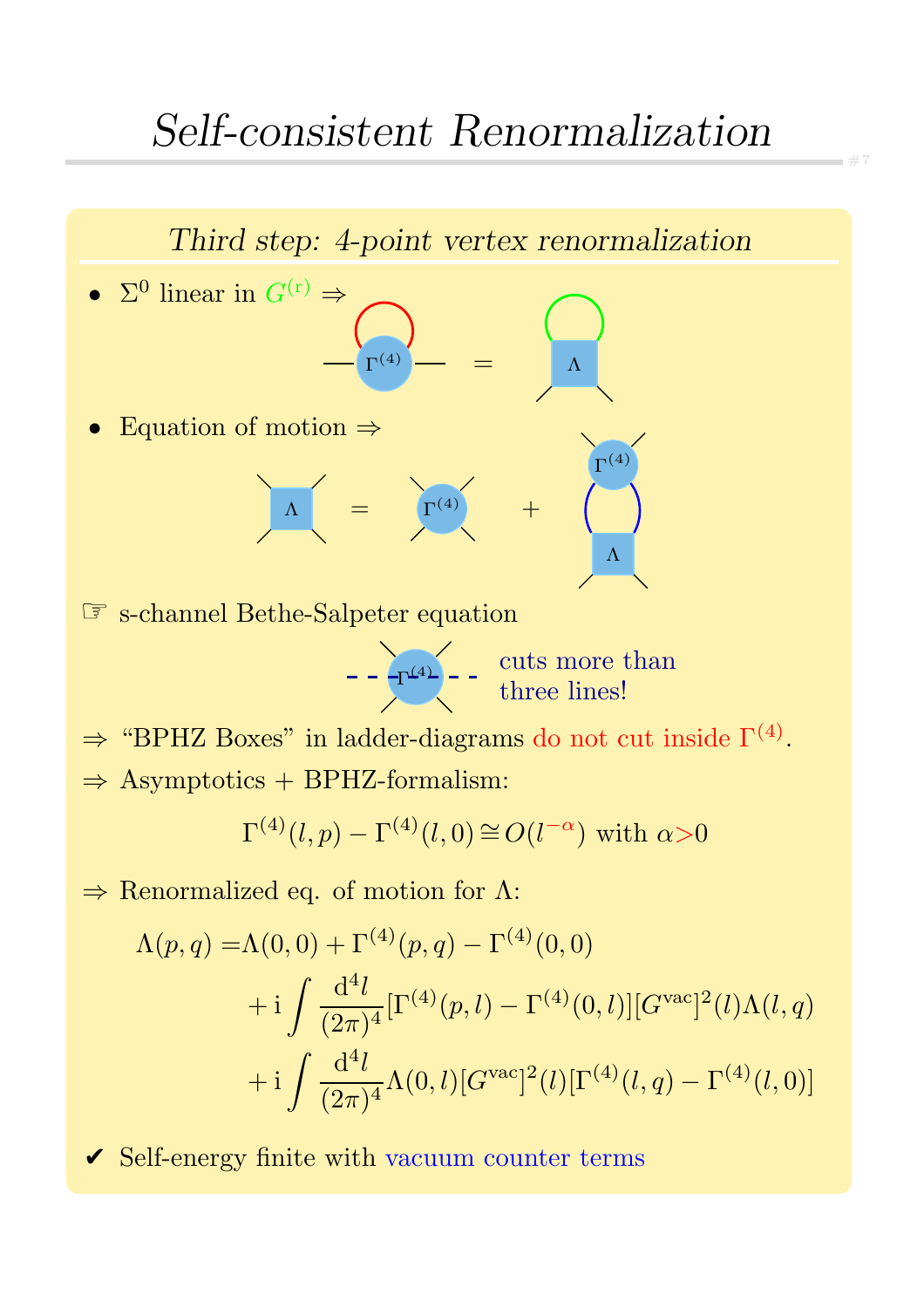# Example: Tadpole+Sunset

#8





+overall

- In practice: Use dispersionrelations for propagators
- ☞ Kernels, can be calculated analytically with standard formulae of dimensional regularization
- $\checkmark$  Finite Self-consistent integral equations of motion  $\Rightarrow$ Solved iteratively
- Calculate also  $\Gamma^{(4)}$  and  $\Lambda(0,q)$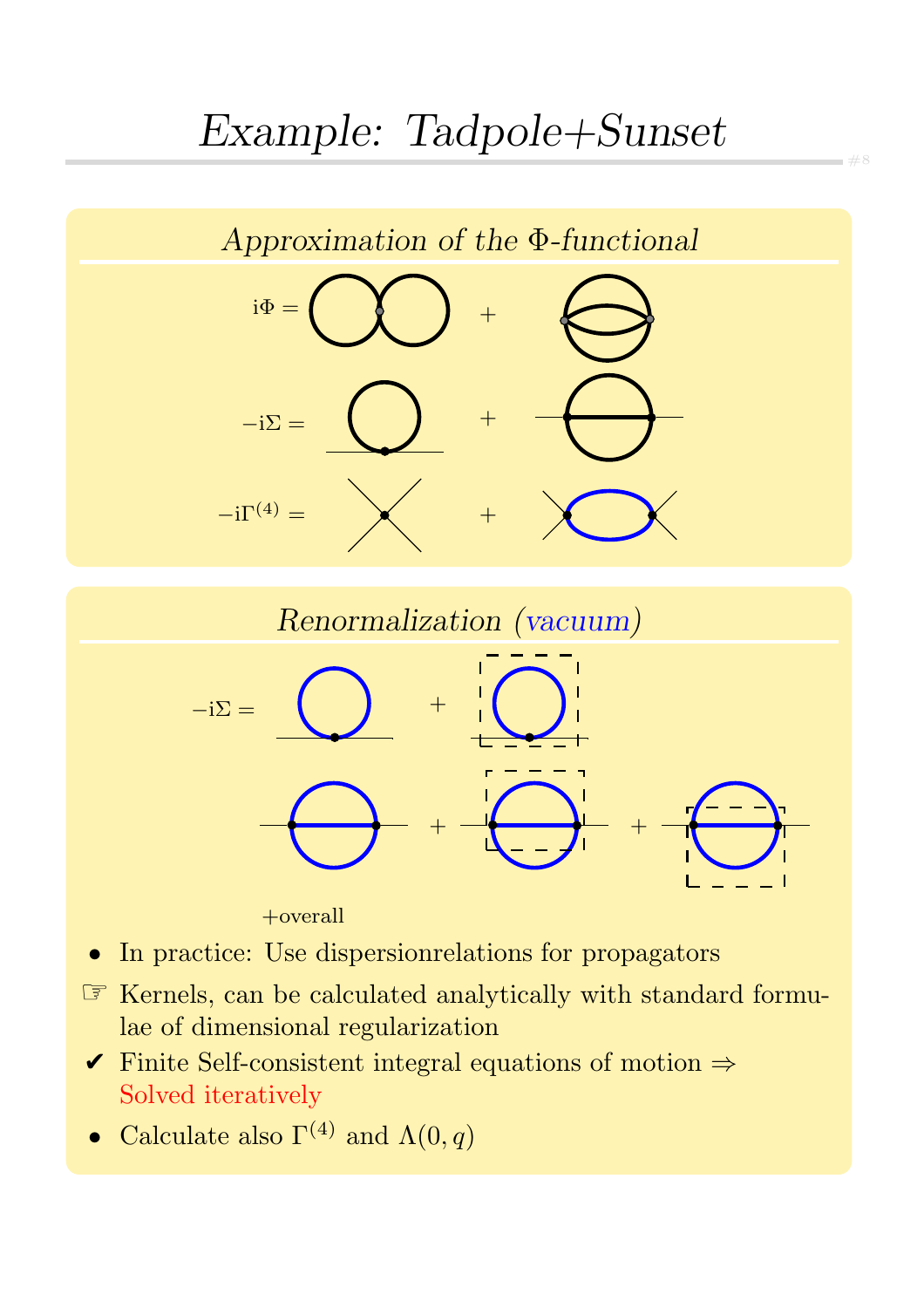# Example: Tadpole+Sunset

#9



- $\blacktriangleright$  Numerics for three-dim integrals on a lattice in  $p_0$  and  $|\vec{p}|$
- $\blacktriangleright$  Equations of motion solved iteratively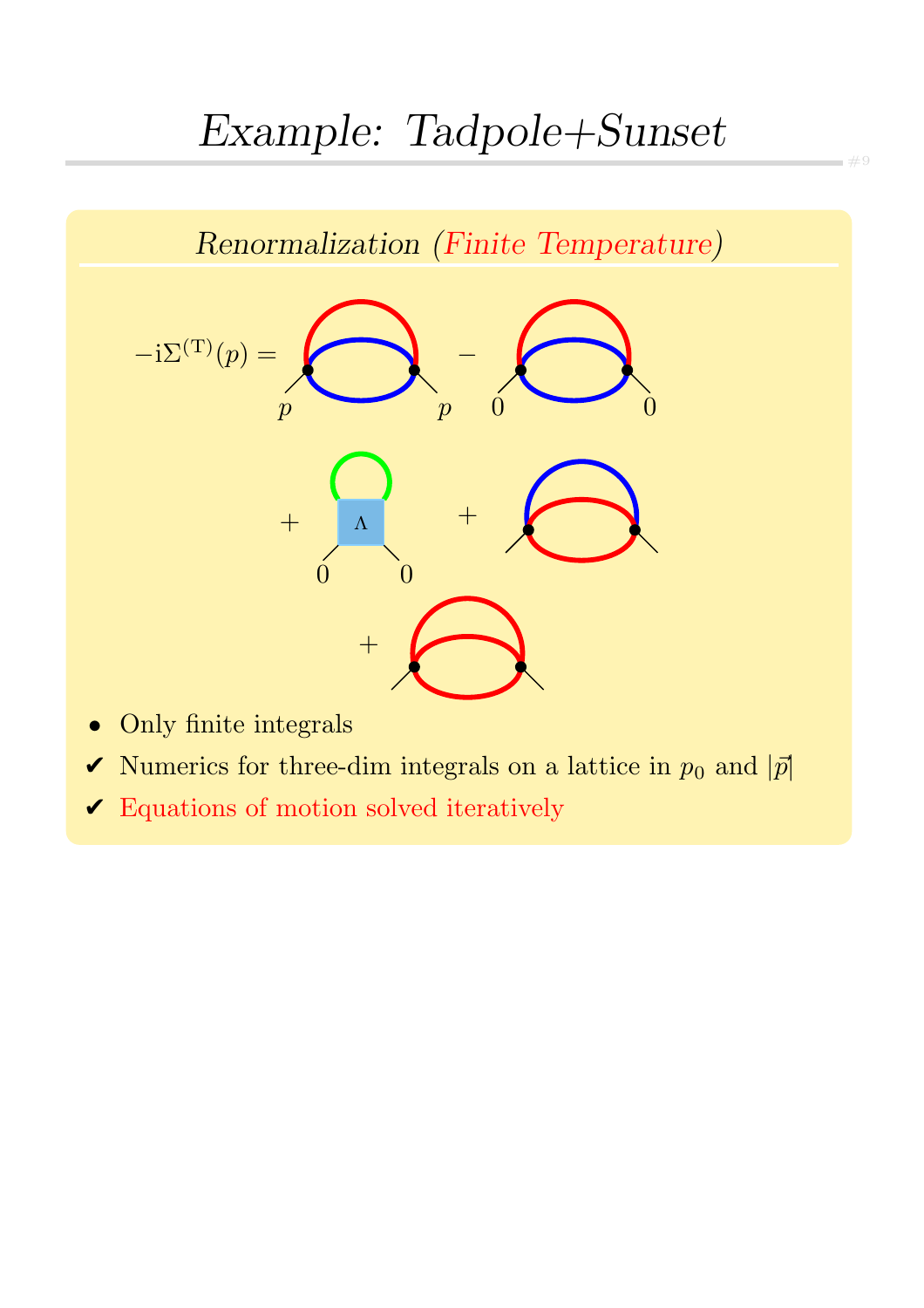### Results for "Sunset + Tadpole" at  $T=0$



•Difference between perturbative and self-consistent calculation unvisible!

- ☞Tadpole contribution "renormalized away"  $\Rightarrow$  on-shell renormalization scheme
- ☞ Main contribution from the pole term of the propagator
- $\mathscr{F}$  Threshold for continues part of the spectral function  $\sqrt{s} = 3m!$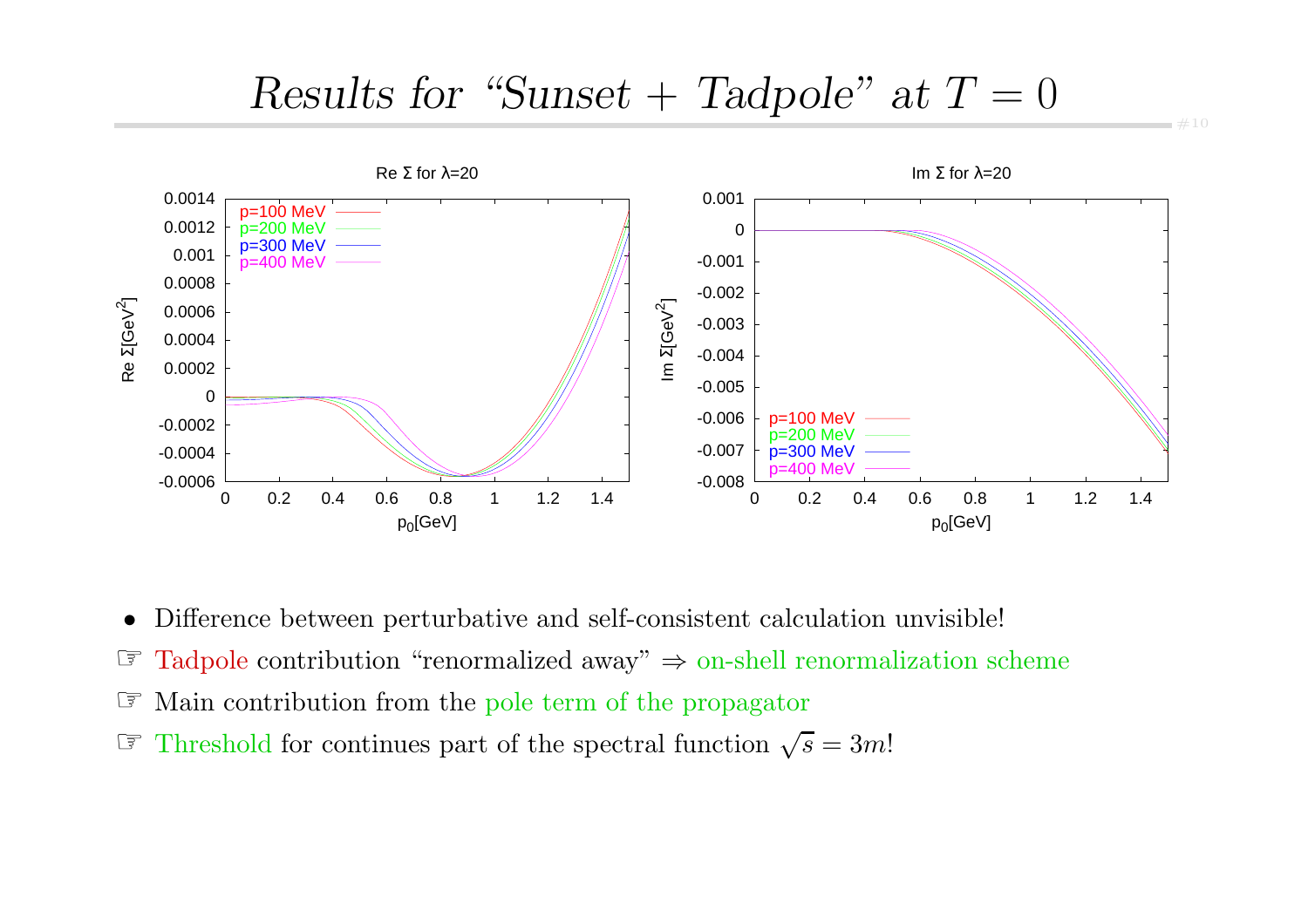## Results for "Sunset + Tadpole" at  $T > 0$

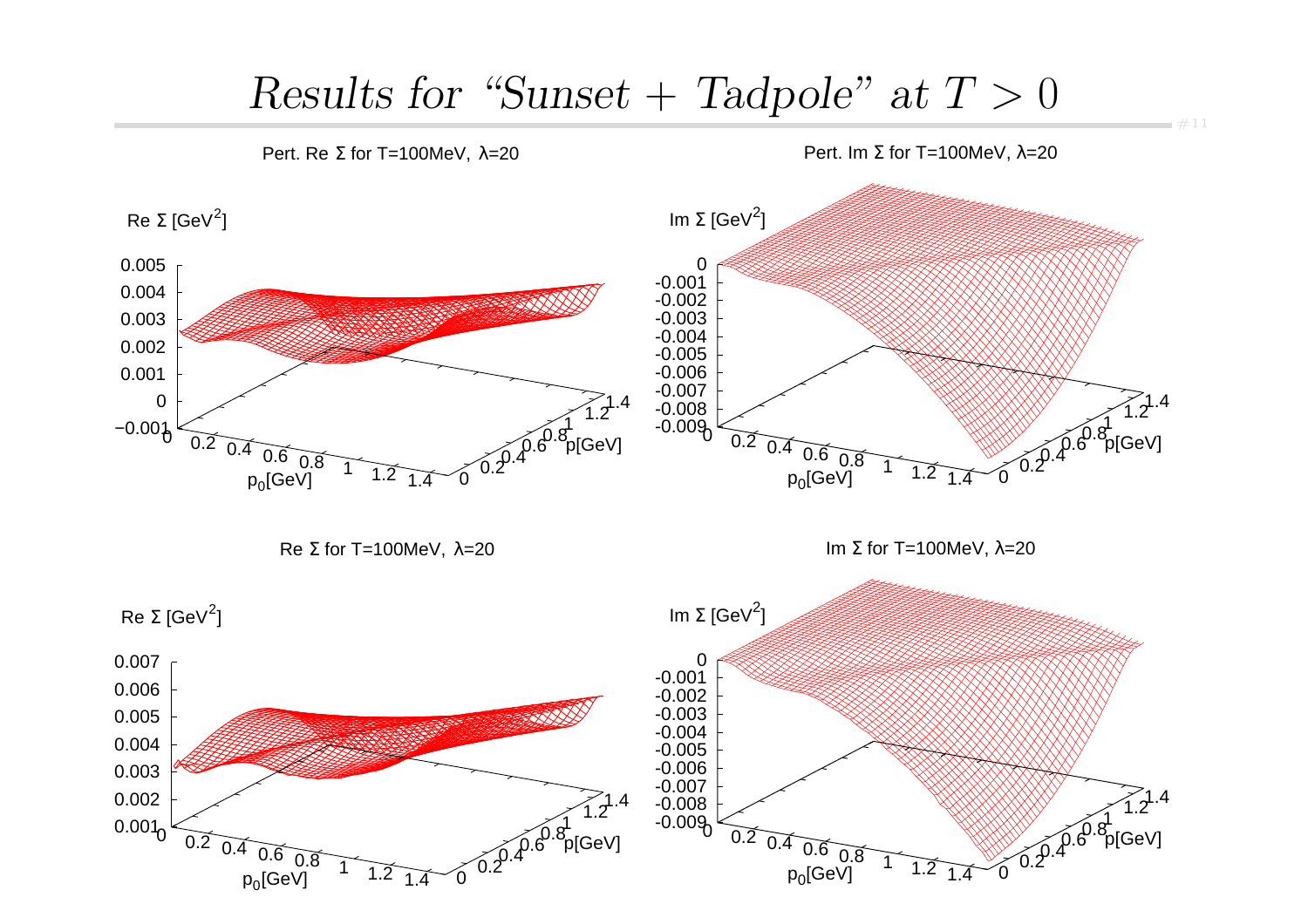## $Results for 'Sunset + Tadpole' at T > 0$